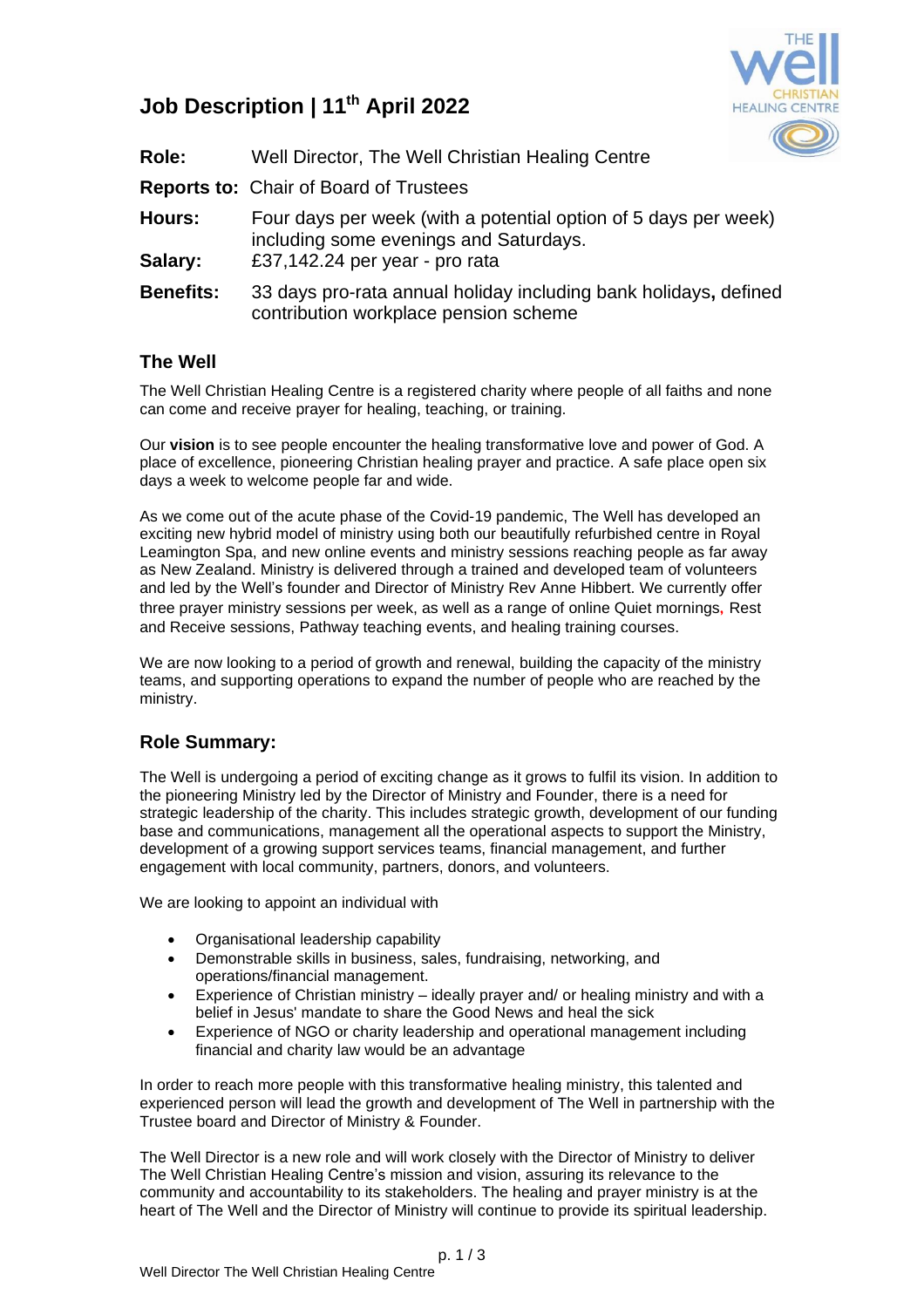The Trustee Board will delegate responsibility for management and day-to-day operations to the Well Director who will have the authority to carry out these responsibilities, in accordance with the direction and policies established by the Trustee Board.

All directly employed and contracted staff will report to the Trustee Board through the Well Director. These currently include the Ministry Director, Accountant, Office and Building administrators, and the fundraising team.

Normal office hours of work are 37.5 hours / week, Monday to Friday, but the post holder is expected to work flexibly to occasionally support evening and weekend events, working such reasonable additional hours as may be required to effectively deliver the role. The salary reflects the requirements of the position and, as such, includes an element for working outside the hours stated above. Pro-rata rates and hours apply for a 4 days / week role.

There is an occupational requirement for the post-holder to be a committed Christian, in full agreement with the Well Healing Centre's Statement of Faith and committed to the vision, values and conduct as set out in the Well Healing Centre's Christian Ethos statement.

#### **Accountabilities**

#### **1. Organisational Leadership, management, and operations**

a) Takes overall organisational leadership of the Well for sustainable growth and is proactive in supporting Ministry activities.

In conjunction with the Trustees and the Director of Ministry, establishes the direction of The Well and ensures that the big picture is understood by the Trustees and staff.

b) Models The Well's ethos statement

c) Provides general oversight and support of all Well activities, manages day-to-day operations ensuring a smoothly efficient organisation providing excellent service to guests and staff.

d) Effectively recruits, develops, coaches, and appraises staff, volunteers, and contractors.

e) Creates a work environment that motivates and supports staff and volunteers, manages expenditure within budget and works effectively with external contractors.

f) With the Director of Ministry, monitors and improves the overall performance of The Well, looking to develop any new systems that may be beneficial.

g) Provides regular reports to the Trustees on all aspects of the Well including finance and operations activities.

h) Ensures policies and procedures are adhered to and updated as needed.

#### **2. Fundraising, communications, and donor management**

a) Establishes an integrated fundraising and communications plan and overseas its delivery by either leading the activity, and /or hiring individual(s) responsible for this activity.

b) Engages with and is visible to donors, supporters, and volunteers both in person and though planned media channels

C) Hosts and speaks at events involving donors and supporters

d) Develops sales of products and services and innovative ways of receiving donations

## **3. Mission, policy, and planning**

a) Works with the Trustees and the Director of Ministry to determine and implement The Well Christian Healing Centre's values, mission, vision, and short to long-term goals

b) Works with the Trustees and Director of Ministry to monitor, evaluate and improve The Well Christian Healing Centre's relevance to the community, its effectiveness, and its results.

c) Develops and maintains business and operational plans, ensuring clear priorities and timescales. Recommends suitable policies to support plans.

d) Keeps the Trustees fully informed of progress against plan and key indicators on all the important factors influencing it.